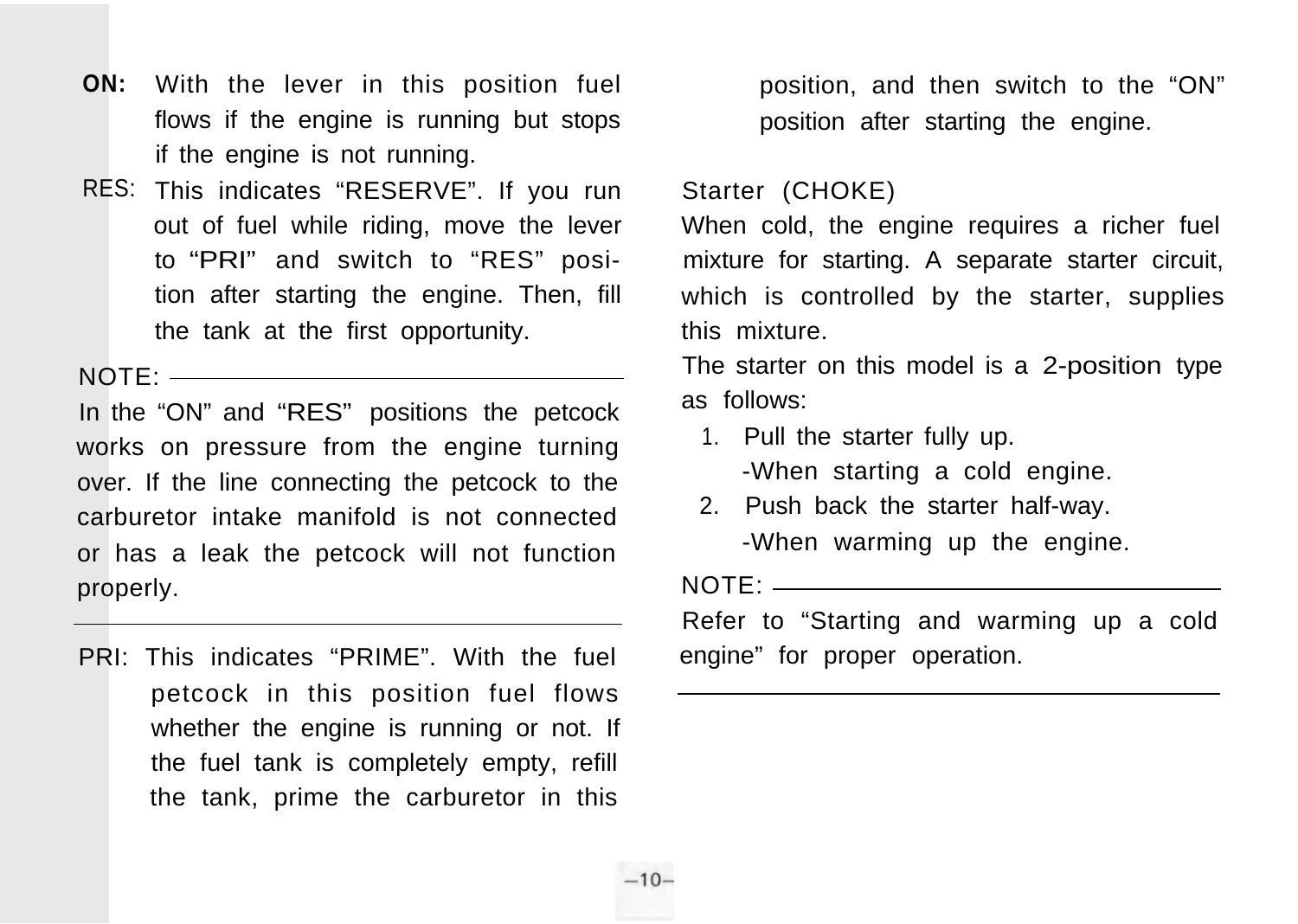

<sup>1.</sup> Cold engine starting

2. Warming up

# Steering lock

To lock the steering, turn the handlebars fully to the right, insert the key into the steering lock and turn the key about I/8 turn counterclockwise. Then push the key in and turn it about l/8 turn clockwise. After checking if the lock is engaged, remove the key from the lock. To release the lock. reverse the above steps.



# Seat lock

To open the seat lock insert the key in the lock and turn it counterclockwise and pull the lever backwards.



1. Open  $-11-$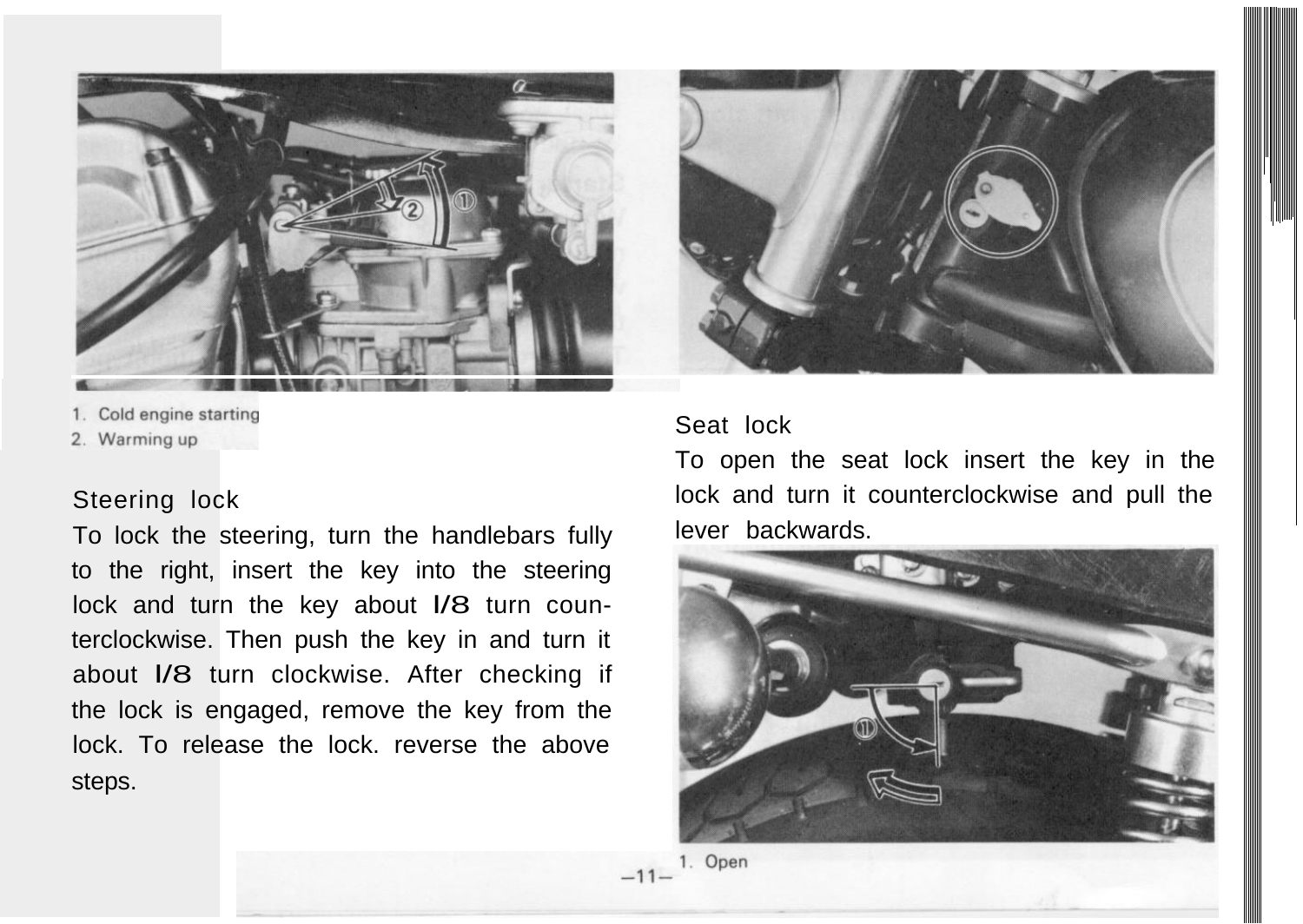In reinstalling the seat. insert the lobes on the seat front into the receptacles on the frame, then push down the seat at the end. After making sure the seat is securely fitted, turn the key clockwise to the center position to lock.



## Helmet holder

To open the helmet holder. insert the key in the lock and turn it clockwise.

To lock the helmet holder, replace the holder in the original position.

## 

**Never ride with a helmet in the helmet holder. It could interfere with rear wheel movement, causing loss of control and possibly an accident.**



1. Open

# **Side cover (Left and Right)**

**To remove the right side cover, pull out the** bottom of the cover. To reinstall the cover. make sure the top of the cover is securely seated on the hinge hooks, then push the bottom of the cover into its snap fitting.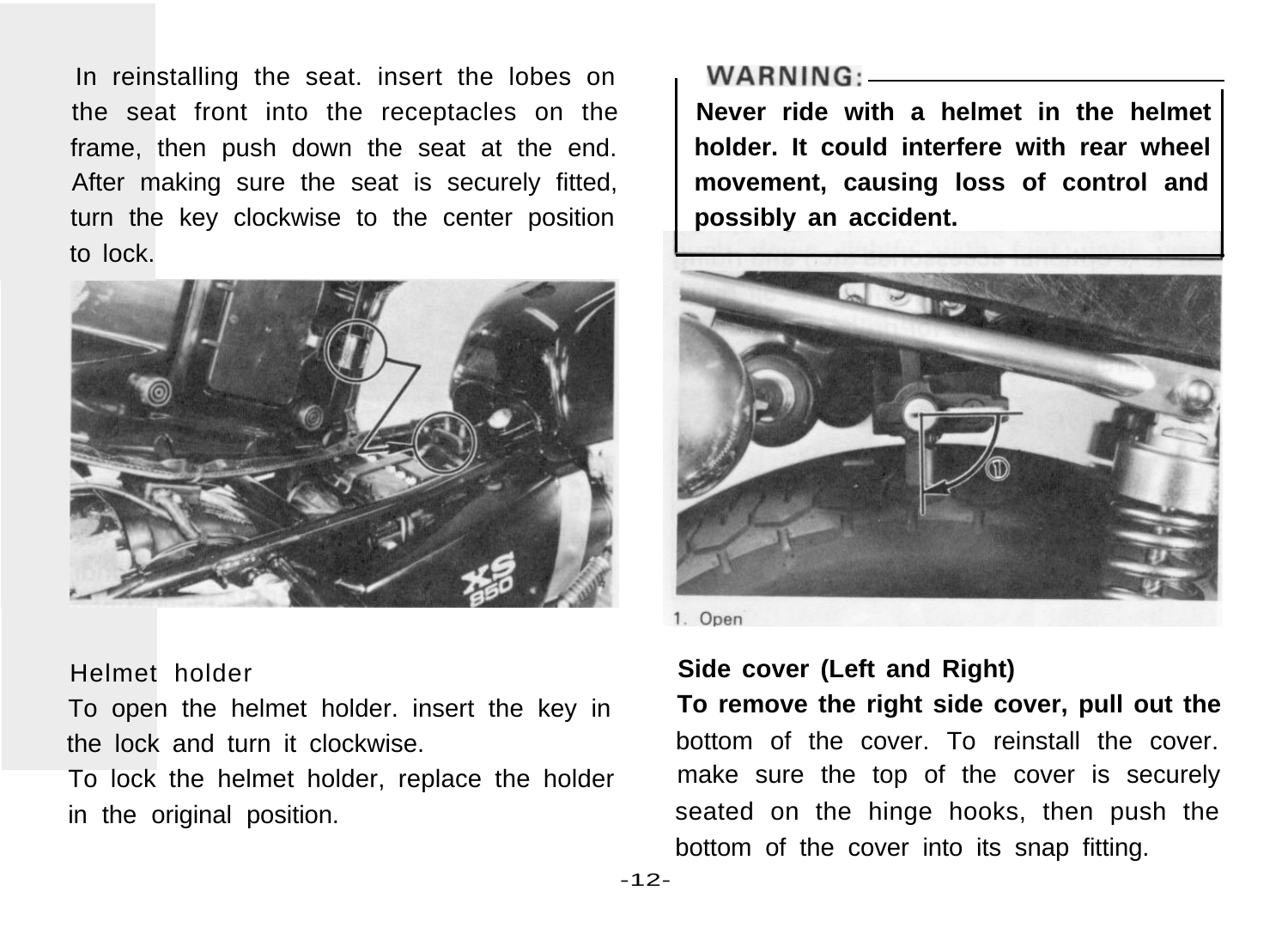# **Front forks**

**The** front forks of this model are pneumomechanical; namely, a combination air and mechanical coil spring in the inner tube provides suspension best suited to the motorcycle's load (ex: optional accessories etc.) and riding conditions by the adjustment of the air pressure. Refer to page 54 for proper adjustment procedures.

**Always adjust the fork preload to the same position on each side. Uneven ad-** -WARNING:<br>
Always adjust the fork preload to the<br>
same position on each side. Uneven ad-<br>
justment can cause poor handling and<br>
loss of stability. **justment can cause poor handling and**



# **Rear shock absorber**

The spring preload and the damping force can be adjusted to suit motorcycle load (ex: optional accessories etc.) and riding conditions. Refer to page 54 for proper adjustment procedures.